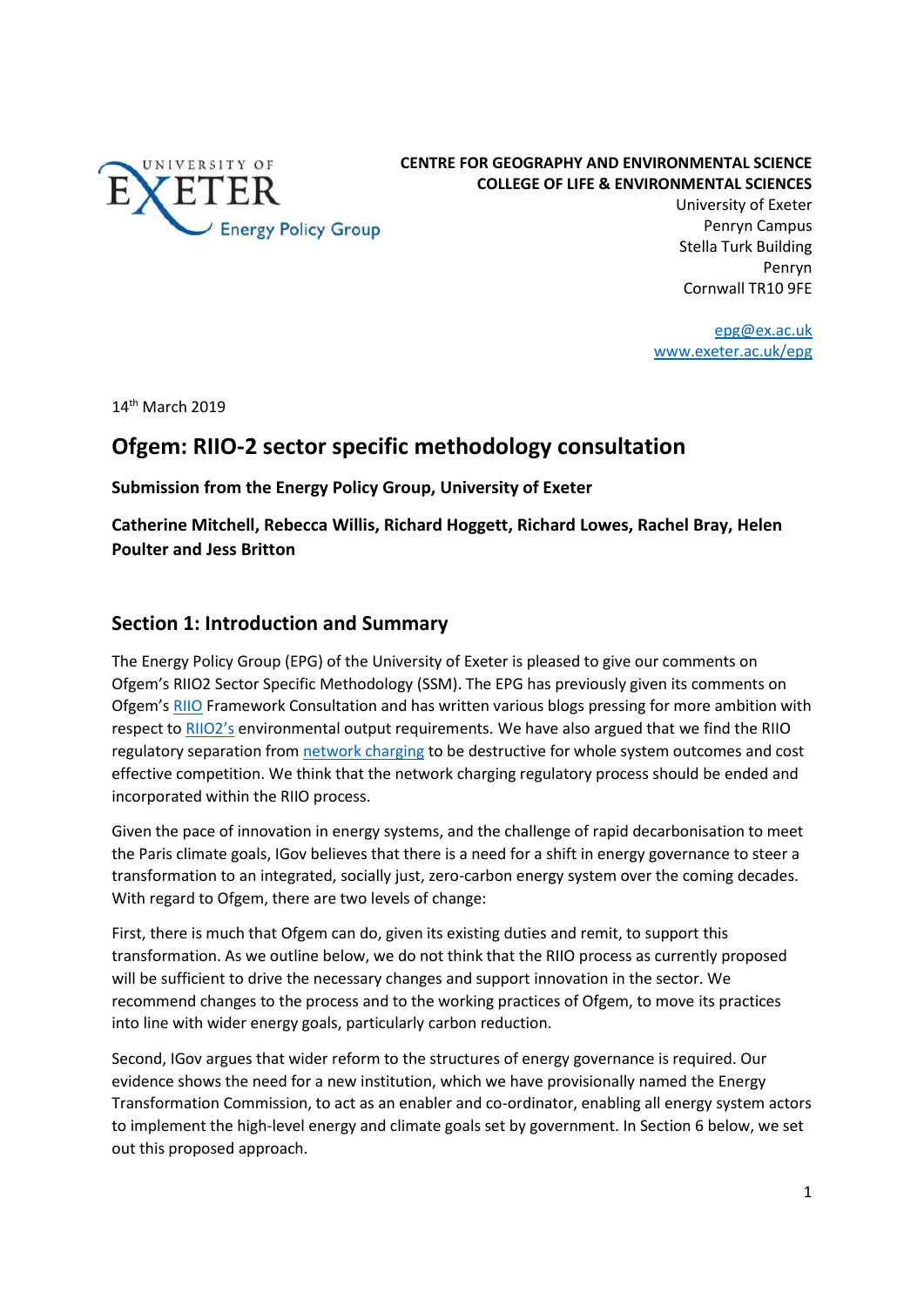For the purpose of this consultation, we will limit much of our commentary to the first of these changes, i.e. we will address what Ofgem can do, given its existing duties and remit. However, we will also address the second point, as we believe changes at both these levels are required.

With regard to the SSM, the document sets out much we agree with in terms of high levels goals for RIIO2. However, the SSM, and its multiple supporting documents, are very light on detail. Since the 'devil is in the detail' it is hard for us to know whether these high level goals will carry through in to implementation. See Section 3 below for details of this.

Our key concern is the lack of ambition within the SSM, and its attendant publications, with respect to the climate change. The [Committee on Climate Change](https://www.theccc.org.uk/tackling-climate-change/reducing-carbon-emissions/how-the-uk-is-progressing/) (CCC) has set out the UK's carbon budgets, necessary for achieving the UK's emission reduction targets. More recently, at the request of [government,](https://www.gov.uk/government/news/climate-experts-asked-for-advice-on-net-zero-target) the CCC is considering whether to recommend that the UK adopts a goal of net zero [carbon e](http://projects.exeter.ac.uk/igov/new-thinking-simplifying-energy-governance-to-help-the-uks-path-to-zero-carbon/)missions by 2050, in line with the Paris Agreement. This followed the publication by the IPCC of a [Special Report](https://report.ipcc.ch/sr15/pdf/sr15_spm_final.pdf) which highlighted the global importance of limiting warming to [1.5](https://report.ipcc.ch/sr15/pdf/sr15_spm_final.pdf) °C, this sets out in crystal clarity the need for a major and immediate low-carbon transition across energy, land, industrial, urban and other systems, technologies and geographies; requiring a halving of global annual emissions by 2030 and net zero carbon emissions by 2050. The next full Assessment Report from the IPPC, AR6 will be published in 2021. As such, we in GB can expect that our climate change targets will, if anything, become more stringent. To meet such targets will require a significant rate of change increase and the energy sector and the way it is regulated will be central to this.

The RIIO2 process, as discussed in the SSM, takes us up to 2025. The SSM does not include RIIO2 for electricity distribution – which is set to last from 2023-2028. The RIIO2 agreement is therefore an essential dimension of transforming to a sustainable, equitable and secure energy system. The combined lack of ambition within RIIO2 for decarbonisation and the absence of a clear framework of how RIIO fits in to the wider government policy with respect to the environment is a severe weakness which we hope will be addressed in the next version of Ofgem's RIIO documents.

This submission is set out in the following way. Section 2 provides a bit more detail of why the absence of environmental ambition is so serious. Section 3 gives our detailed views on the chapter contents of the SSM – without necessarily answering all the questions. Section 4 looks in more detail at innovation questions. Section 5 looks in more detail at gas distribution questions. Section 6 provides our view of a fit for purpose governance system. Section 7 concludes.

# **Section 2: Absence of Decarbonisation Ambition**

If the UK is to meet its current carbon budgets (currently set to cut emissions by 80% by 2050 from a 1990 baseline rather than the Paris commitment of 1.5C), it would broadly have to decarbonise its electricity network and system by 2030; its heat and gas network and system by 2040 and its mobility sector by 2050. However, this is not necessarily in line with the latest science from the IPCC or the wider climate science community which highlights the need to cut emissions faster. In the UK, whilst there has been some decarbonisation within electricity (mainly to do with the move from coal to gas, some renewables and improved efficiency of appliances), there has been almost no decarbonisation of heat or mobility.

The Government has a reasonably clear energy policy in support of a smart and flexible energy system set out in the following documents: th[e Clean Growth Strategy;](https://www.gov.uk/government/uploads/system/uploads/attachment_data/file/651916/BEIS_The_Clean_Growth_online_12.10.17.pdf) th[e Industrial Strategy;](https://www.gov.uk/government/uploads/system/uploads/attachment_data/file/664572/industrial-strategy-white-paper-print-ready-version.pdf) Ofgem's [Smart Systems and Flexible Plan](https://www.ofgem.gov.uk/system/files/docs/2017/07/upgrading_our_energy_system_-_smart_systems_and_flexibility_plan.pdf); Ofgem's [Strategy for Future Energy Systems;](https://www.ofgem.gov.uk/system/files/docs/2017/08/our_strategy_for_regulating_the_future_energy_system.pdf) and the Secretary of State's latest energy policy [4 Pillar Speech.](https://www.gov.uk/government/speeches/after-the-trilemma-4-principles-for-the-power-sector) At the same time, as discussed above we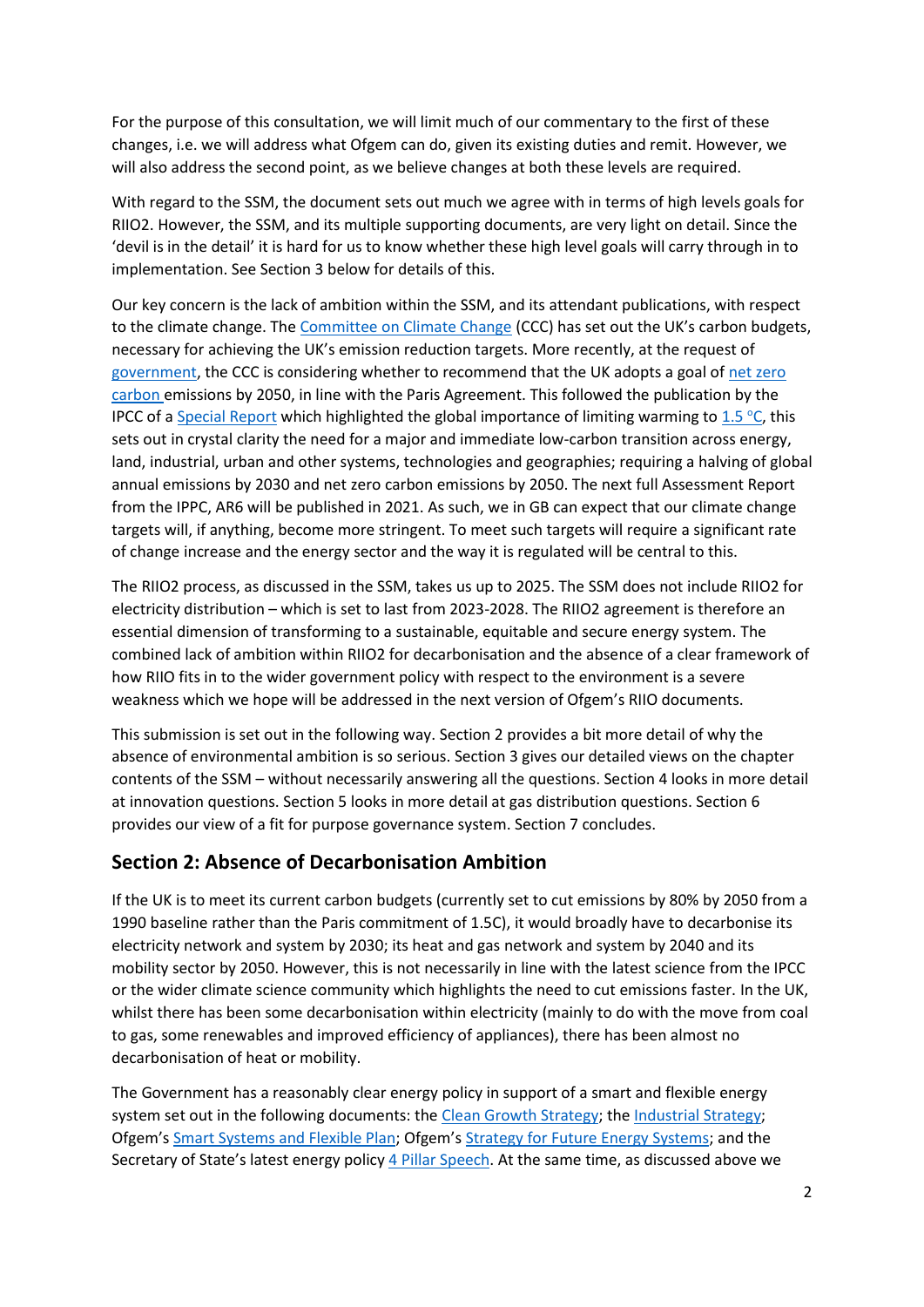have the CCC Net Zero consultation and in addition we have the NIC Treasur[y Review of Regulation;](https://www.nic.org.uk/wp-content/uploads/NIC-Regulation-Study-Call-for-Evidence.pdf) and a movement towards a White Paper on Energy Policy. Whilst all of this is going on, Ofgem has also begun a number of consultations on regulatory matters (network charging [\(residual](https://www.ofgem.gov.uk/system/files/docs/2017/11/tcr_working_paper_nov17_final.pdf) an[d future\)](https://www.ofgem.gov.uk/system/files/docs/2017/11/reform_of_electricity_network_access_and_forward-looking_charges_-_a_working_paper.pdf), [electricity settlement,](https://www.ofgem.gov.uk/system/files/docs/2017/07/electricity_settlement_reform_significant_code_review_launch_statement.pdf) [the supplier hub model,](https://www.ofgem.gov.uk/publications-and-updates/ofgem-seeks-views-reforms-supplier-hub-market-arrangements) and [RIIO-2](http://projects.exeter.ac.uk/igov/comments-on-the-open-letter-on-the-riio-2-framework/) issues).

We accept that the transformation of the energy system is not solely the responsibility of Ofgem. We think ultimately it is the Government's responsibility.

However, there are two aspects of this.

- Firstly, in IGov's view the current arrangements between Government and Ofgem are not fit for purpose. We think that Ofgem's Duties should change to include an explicit Duty to deliver decarbonisation outcomes, including carbon reduction; we think the British public (or society) should be able to hold Ofgem accountable for their actions. We also think that the Energy Act 2013 should promulgate the [Strategy and Policy Statement,](http://projects.exeter.ac.uk/igov/new-thinking-the-lost-strategy-and-policy-statement/) as occurs for water and telecoms, which would allow a little more nuance between public policy and regulatory outcomes. We also think a new institutions is required – an Energy Transformation Commission (ETC) – to parallel the Science Advice of the CCC in delivering an energy transformation. The Secretary of State would decide policy, and then hand over to the ETC to deliver it. Ofgem would become an economic regulator. More of this below.
- Secondly, under current arrangements, Ofgem does have a Duty with respect to 'future customers' and we think Ofgem should interpret this Duty in a more forceful way with respect to climate change. We think Ofgem should show more leadership and determination to ensure that regulation complements public policy and to make sure that networks and other governance rules and incentives, that it has control over, are encouraging of a sustainable, smart and flexible energy system. Whilst the SSM has the high level goals, explicit language and details – such as the requirement of CCC budgets and Government policy that electricity and heat systems should be decarbonised by 2030 and 2040, and the regulatory details of how this is to be achieved - is absent within this RIIO2 document. We think more support for environmental targets could be within Ofgem's remit if Ofgem chose to interpret their Duties in that way. We agree with the [Sustainability First](https://www.sustainabilityfirst.org.uk/images/publications/consultations/Sustainability_First_-_Ofgem_RIIO2_Methodology_-_Environment_Sustainability_and_Low_Carbon_-_final_v_260219_.pdf) submission in this respect.

In particular, there are two fundamental gaps. The first is as described above the general lack of ambition in respect of climate change. There is, for example, no mention of climate change in the SSM at all. There is an absence of decarbonisation targets and not even any recognition of the central role that the energy system has in driving climate change. This is not acceptable and needs to be front and centre of Ofgem's focus, given the central role that regulation (and wider) governance play in enabling and constraining energy system change.

An example of this might be for the ESO and Figure 2 in the Annex Document. A new principle for the ESO should be to ensure decarbonisation to help meet UK carbon reduction targets. This would then give the ESO a strategic steer to consider decarbonisation in all future decision making.

Another major gap relates to the future of gas. Page 60, para 7.19 does bring up the future of the gas distribution network but passes the decision of what to do with it on – although it does not say what or who to. This is right. Ofgem should not be taking this policy decision. However, the SSM then continues to discuss the RIIO2 gas business plans in a BAU way. What to do with the gas network is a central issue for RIIO and a decision on this cannot be left to RIIO3, with the RIIO2 process continuing as normal. We agree that Ofgem should not be making this policy decision, but equally having a price control and business plan as if these major issues for both gas transmission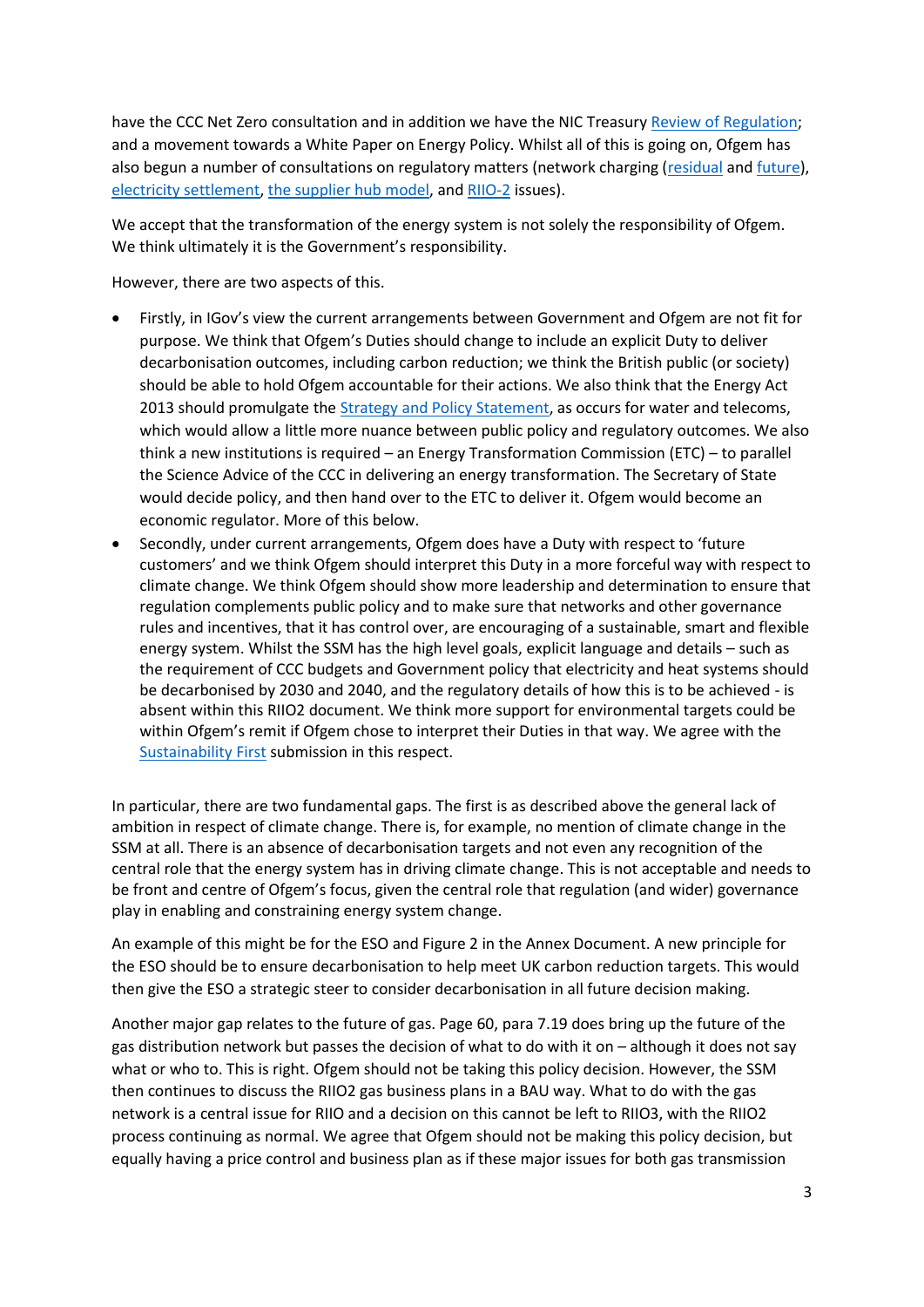and distribution can be set aside is also ducking their responsibility. As such, for example, we believe that the FPNES should be stopped and funds diverted to energy efficiency and low carbon heat systems. See Section 5 for more detail.

Increasing renewable energy implementation and use, demand side response, smart and flexible energy system requires a changing system operation, market design, retail policy and network access and charging regime – all of which Ofgem is responsible for. Thus, Ofgem is a centrally important body for transforming the energy system. There is a complete lack of detail within RIIO2 on climate and this is untenable with what the science says is needed.

# **Section 3 Overview of Our Views of SSM**

We are pleased to see customers are to be at the heart of the price control in RIIO2, and that the goal is to introduce a simpler, outcome-based framework (page 6 / para 1.4); that networks are prepared for the future (page 6/1.7); and that better performing companies can earn higher returns if they do a good job, but that they also should expect less if they do a bad job (page  $6-7/1.11$ ). As said above, and as will become clear in this section, there is much we support in the SSM document. It is the absence of decarbonisation targets, and lack of strategy and incentives towards a sustainable, secure, equitable and affordable energy system which is our main concern.

# **Chapter 3**

Chapter 3 (page 7/1.19) sets out the consumer process by which customers are involved in RIIO via customer engagement groups which we support – but we do not think this is sufficient. There needs to be a closer link between public policy and regulatory outcomes and we think customers should be able to hold Ofgem to account - for example with respect to meeting climate change and energy system transformation needs. In reality, although Ofgem is meant to take account of future customers, there are limited ways for the average customer to be able to make their wishes known. Citizens Advice is required to input a general customer voice. Businesses can complain about Ofgem decisions via the CMA – an economic body. In theory, the Regulator, once installed is independent. This seems completely wrong to us in this rapidly changing energy world and does nothing to create meaningful consent, transparency or legitimacy within the UK energy sector.

# **Chapter 4**

We broadly support the three new outcomes for customers in Chapter 4 (page 8 / para 1.21; page 12/2.9; page 24/4.6). We can see that license obligations, PCDs and ODIs could be useful in incentivising required outputs (page 25-6) but without details we cannot say if we think they would work. New license obligations have to be sufficiently simple for new entrants. We like the idea of a more dynamic approach to delivering targets; we prefer individual / bespoke business plans – so that true value related to specific company issues can come through (page 27-9); and we think climate change / environmental outcomes need to be added to the list of areas to be incentivised (page 29 / 4.32).

# **Chapter 5**

We agree with the key issues as set out in Para 5.1 and 5.8. We semi-support the whole system definition (page 34/5.14-7). We would exclude waste and water but we do think heat should be part of the regulatory remit, and behind the meter – which is currently excluded. We see electric vehicles as part of electricity and therefore already part of regulation (page 8/1.22; page 34). We do not support a 'super' regulator, with energy simply as one dimension of it. We do support a single sector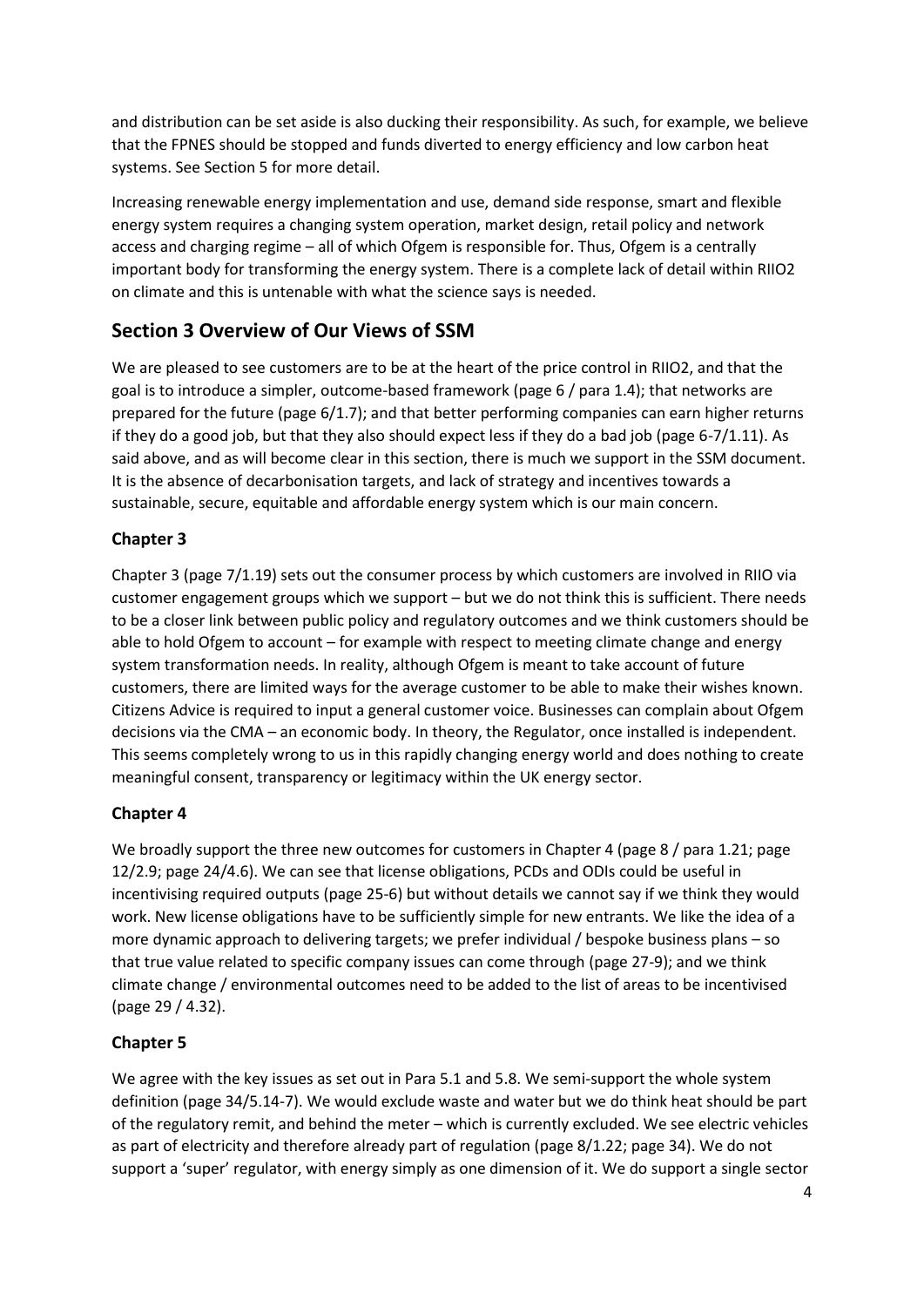energy regulator – albeit one reset to be an economic regulator only. We are pleased to see that the SSM talks about coordination and information sharing – which we agree with (page 36). However, we think coordination has to be more than via regulation, and we argue for a new institution to undertake the cross UK coordination, and we think that there needs to be various changes to the roles of current institutions to better enable coordination. This includes Ofgem, which we think should become an economic regulator only albeit still with a new Duty to deliver decarbonisation outcomes.

We support re-openers (page 38 / para 5.36) but we do not believe that re-openers should occur through a set window when triggering is allowed (para 5.37). This effectively has been the problem with RIIO EDI, as explained in detail with respect to [solar.](http://projects.exeter.ac.uk/igov/new-thinking-solar-surprise-revisited/) Ofgem decided not to reopen and as a result GB got into a strange, stupid situation where it subsidised solar and then spilt it; and where it supported solar at Government level, but undermined it at the implementation stage. This type of situation is one of the key dimensions that Ofgem and RIIO2 has to improve on. Re-opening has to be one of those possibilities that Ofgem has to provide adaptive regulation. Opening up by set rules is part of the system of supporting energy companies first, and customers second. This has to flip if customers are to be at the heart of the energy system.

# **Chapter 6**

We broadly support the future resilience issues of Chapter 6, although are less clear on the NARM principle (pages 43-45). We are in support of output incentives and would like these to be as high a proportion as possible of revenue, and we think these should be within the total business plan – in other words we do not support the way that output regulation tends to be additive to an agreed business plan. With respect to work force resilience, we agree that new skills are needed for a smart and flexible energy system and should be encouraged – and this should also include repurposing those within the gas industry (more of this below). We like the idea of a sustainable workforce strategy (page 50 / para 6.55). We agree that cyber security is an important new(ish) area to be supported (page 52).

# **Chapter 7**

We also broadly support the issues in the managing uncertainty chapter (Chapter 7, page 56 / para 7.3); the driving innovation and efficiency Chapter (8); and simplifying the business plan (chapter 9). As said above, we support re-openers and we think that uncertainty with respect to climate change mitigation requirements should be added to the bullets in para 7.7 (page 57). We agree that asset stranding (page 59) is a major issue to deal with. We do not think in general that those private companies which find their assets redundant should be compensated. However, we think issues to do with the gas grid is somewhat different. We discuss this below in more detail. We do think an equivalent to the electricity networks strategy group might be useful (page 63 / 7.37). However, this should be part of a coordinated whole via an Energy Transformation Commission (ETC), discussed below. One of the ETCs key responsibilities should be how to deal with heat decarbonisation, one central issue of which is what to do with gas networks.

# **Chapter 8**

We agree that companies should undertake innovation activities far more than they currently do as part of their BAU work rather than via allowed funds through their business plan. We also think that past support for innovation should have led to more 'mainstreaming' and the fact that it did not is of concern. The Poyry evaluation (page 67/8.9) reflects the problem. On the one hand, the LNCF cost a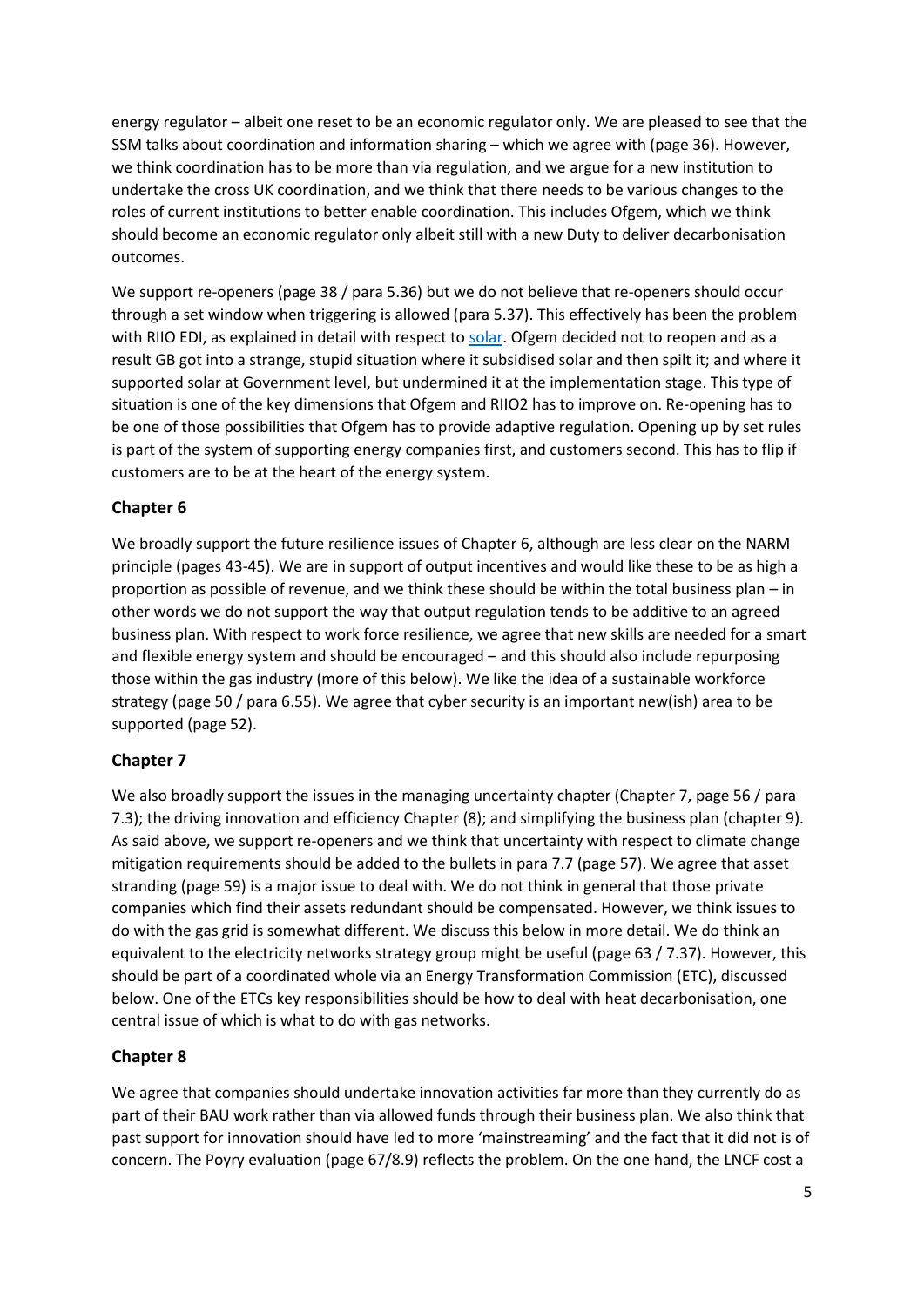few hundred million, and the return could have been worth billions, and so the LCNF was supported. However, the reality is that very little of the LNCF has been mainstreamed. We broadly support the proposals for RIIO2 (page 67/8.12). Similarly, as said in 8.37, the NIA has allowed new entrants in but we think that network companies should have undertaken this kind of work anyway. Stronger incentives on wires (and pipe) companies for non-wire or non-pipe alternatives (NWA / NPA) ought to lead them to evaluate these options anyway. With respect to competition: yes, open these funds up so that non network companies can be involved – and without network companies as partners if they wish; and, at this time, it should be Ofgem which manages the innovation funds (page 80- 1/8.85). If our preference that Ofgem becomes an economic regulator only, then this responsibility should shift to the IISO (see Section 6).

#### **Chapter 9**

We support much of this chapter. Certainly, we support that companies are penalised if their business plans are based on poor information (page 86 / 9.10) and we would be happy for penalties to be more than the +/- 2% (page 87). We are not sure that we understand return adjustment mechanisms –but we do not think the penalties for business plans based on poor information should be separate, particularly if the whole sector outperforms, as this type of outperformance should benefit customers as well as companies (page 88 / 9.18). Keeping it separate is again a way of being 'soft' on private companies. They either are incentivised through RIIO or they are not.

We support the removal of the IQI and agree that the blended sharing factors approach is an improvement. We do not agree that changing company behaviour is not as important as justifying costs (page 94, 9.51). We are entering a time that will see huge changes for the way networks operate, with more decentralised energy and an increase in electric vehicles. This means that going forward companies will need to be incentivised to take more risks (page 93/9.47) and to incorporate new innovations and new business practices, something that was extremely limited in RIIO1. We consider this to be one of the more important elements of RIIO2 and that companies need to be encouraged to try new ways of doing things. In this case we suggest that the Ofwat approach, which encourages risk taking and innovation, is more suitable to a transforming energy system.

# **Chapter 10**

We are on less firm ground in Chapter 10 with respect to our expertise but we do, on the whole, think that a well performing company should expect a reasonable return. We also agree that companies should not end up earning more than they should because of forecasting errors, windfall gains or overgenerous allowances (page 119 / 10.54). We are not sure that we understand return adjustment mechanisms (RAMs). We do not think it is difficult for network companies to understand what 'well performing' is – providing that the needs of a decarbonised energy system are made clear to them. We do think this is more difficult for the ESO, which should be responsible for enabling innovation which may not be directly linked to them.

#### **ESO Annex**

Ofgem has promised a full review into Code Governance, commencing in 2019. This Review should therefore have been concluded (and the ensuing recommendations have begun to be implemented) before commencement of RIIO ET-2 in 2021. As we have said, we think it is important that selfregulation of [Codes is ended.](http://projects.exeter.ac.uk/igov/presentation-energy-code-review-workshop/)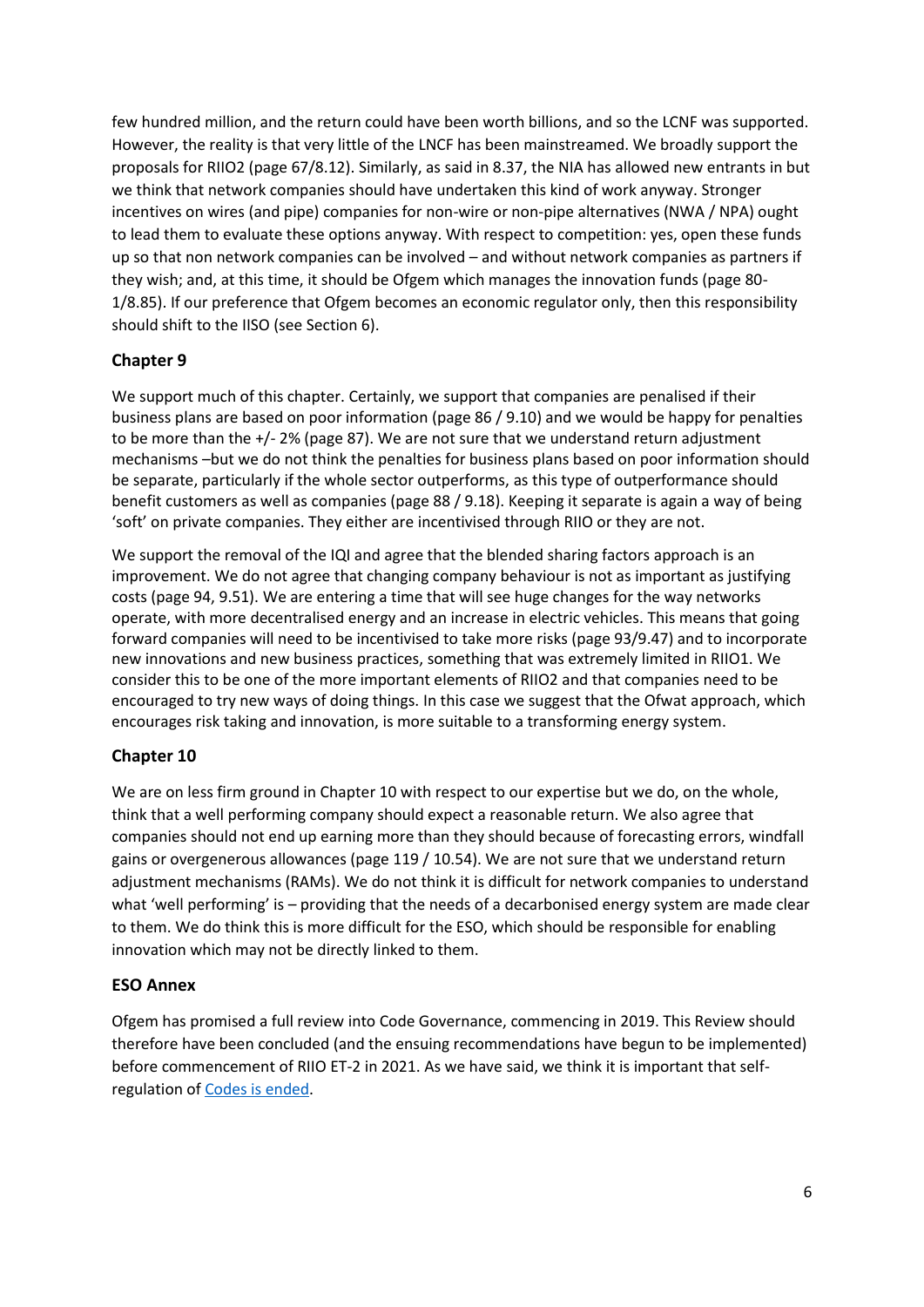# **Section 4 Innovation questions. These comments relate to CSQ 44 to 50**

Innovation by networks is essential for a wide range of energy policy goals and we support greater levels of innovation, particularly when supported as 'BAU'.

Fundamentally we believe that networks should be at least part funding innovation via turnover rather than through dedicated consumer funded innovation pots. In terms of funding, we would therefore prefer to see an approach which matches network capital investment rather than providing almost 100% of funding where necessary. Networks should be exposed to some level of risk around innovation activities and it is grossly unfair that consumers should bear all of this risk. Innovation on operational activities should not be funded by the consumer.

With respect to the Innovation Rollout Mechanism (IRM), we note your assertion that there has not been compelling evidence of a need for continuing the IRM, citing only 2 successful applications funded to date and the shorter five-year RIIO-2 price control period. However, we do not believe that this is reason to remove the mechanism altogether – but agree that the way it is used should be tightened up as said in page 87 / para 8.12. Whilst we think there has been many instances of ill spent money, care should be taken not to stifle innovative ideas which in the short-term might seem to only benefit an individual network but which could become of benefit to the wider networks once established. It seems to us that a key problem has been that 'learning' has not been clearly encapsulated and then disseminated. Being allowed to fail may well be very beneficial, if the experiences are understood and shared. It is this lack of reflection of outcomes and results, and then the lack of sharing which is an important failure related to innovation funding. The Ofwat approach to Business Plan assessment, used in conjunction with the innovation mechanisms, would encourage companies to change behaviour towards risks and allow a degree of experimentation, something which is essential for system transformation.

We do not agree with your proposals related to electricity distribution companies (CSQ50). We have stated in previous consultation responses that we believe the price controls for gas and electricity at both the transmission and distribution level need to be aligned. It is becoming increasingly more important for all network companies to work closer together.

We also believe that any activities, be they even part funded, though Ofgem schemes need a much greater level of oversight. Analysis by members of the Energy Policy Group which formed part of the UK Energy Research Centre 'Heat, Incumbency and Transformations' project highlighted that innovation of poor quality was being carried out by certain gas networks and the key aim of this 'innovation' was political influencing [\(Lowes](http://www.ukerc.ac.uk/publications/incumbency-in-the-uk-heat-sector.html) *et al.*, 2018). Our analysis also showed that much of the innovation also had a gas lean, reflecting the interests of the companies carrying out the innovation. Our specific proposals for innovation across networks under RIIO are that:

- Innovation activities should place some level of financial risk on the network companies, therefore innovation funds should provide at the most, 50% matched innovation funds
- A peer review approach should be taken to innovation funding with matched funding only provided if expert reviewers deem projects to be valuable
- Project outputs should also be peer reviewed and funding should be withheld for projects which do not provide objective analysis
- We support the general idea that innovation funding should be directed to 'strategic energy system challenges' and we would suggest the Ofgem engages with Innovate UK to ensure that these challenges are aligned with UK R and D priorities.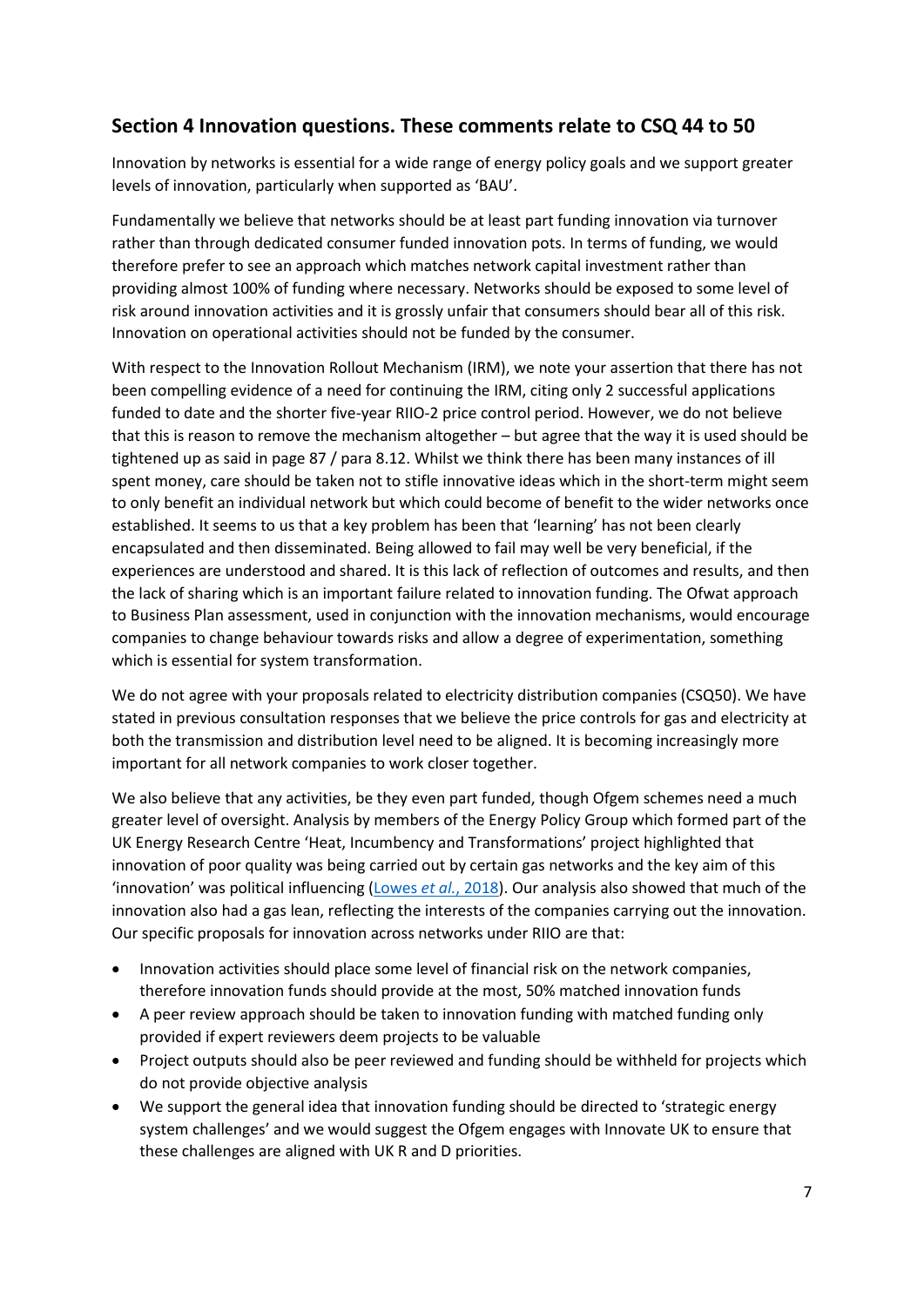If any innovation schemes are funded by Ofgem, every effort should be made to ensure that the fund raising does not disproportionately affect fuel poor or vulnerable households.

# **Section 5: Gas distribution questions**

#### **GDQ1 to 4**

The current proposed outputs will not support the UK Government goals of a low cost, decarbonised energy system. The only proposed output appears to be associated with methane leakage. Heat decarbonisation must be a focus of the RIIO2 price control period and while methane leakage is important, and should be regulated, more needs to be done to drive the gas networks to decarbonise. Because the gas networks have been so strongly promoting the potential for low carbon gas, they should see this sort of incentive as an excellent opportunity.

Carrot and stick measures need to be put in place with a financial incentive scheme to drive the delivery of low carbon gas. While your consultation suggests there is uncertainty, there are a number of no regrets heat options which can be delivered now. These include the deployment of biomethane and energy efficiency measures. We would suggest that a good incentive to drive the deployment of low carbon gas would be one that rewards the networks doing the most and provides a penalty for those doing the least. The scheme could be designed to be cost neutral.

#### **GDQ10 to 14**

**.** 

In the context of the Paris Climate Change Agreement which requires a rapid and immediate reduction in the combustion of fossil gas [\(Anderson and Broderick, 2017\)](http://www.foeeurope.org/sites/default/files/extractive_industries/2017/natural_gas_and_climate_change_anderson_broderick_october2017.pdf) we do not see how extending the gas grid can be contemplated by Ofgem. As such we believe the FPNES should be stopped and funds diverted to energy efficiency and low carbon heat systems.

In light of the need for rapid heat decarbonisation, we do not feel that solely relying on a re-opener mechanism is the correct approach. It is also unlikely that central Government will suddenly come to a conclusion on heat policy – and we would hope that an ETC will be the delegated institutional lead on this. In the meantime, Ofgem should look to drive as much change as it can via its Duties. We propose that during RIIO GD2 gas networks are financially driven to deliver low carbon gas.

# **Section 6: A fit for purpose energy governance framework.**

The IGov project has argued that GB energy governance is not fit for purpose, and we have proposed a straw fit for purpose framework<sup>1</sup>. In the IGov framework, we argue that a new coordinating institution is required – an Energy Transformation Commission (ETC). Figures 1 and 2 below show the current institutional framework and our preferred option. The ETC would be a parallel body to the CCC. In effect, it would be given the direction to coordinate and deliver the energy transformation. Ofgem would become an economic regulator only. An integrated and independent system operator would be responsible for the technical delivery. Both would be overseen by the ETC.

<sup>1</sup> <http://projects.exeter.ac.uk/igov/wp-content/uploads/2014/03/WP-7-Change-and-Inertia-in-the-UK-Energy-System.pdf> ; [http://projects.exeter.ac.uk/igov/paper-gb-energy-governance-for-innovation-sustainability-and-affordability-2/;](http://projects.exeter.ac.uk/igov/paper-gb-energy-governance-for-innovation-sustainability-and-affordability-2/)  [http://projects.exeter.ac.uk/igov/wp-content/uploads/2018/04/CMitchell-presentation-WEET-Forum-26-April-2018.pdf;](http://projects.exeter.ac.uk/igov/wp-content/uploads/2018/04/CMitchell-presentation-WEET-Forum-26-April-2018.pdf) http://projects.exeter.ac.uk/igov/presentation-consumer-participation-market-design-issues/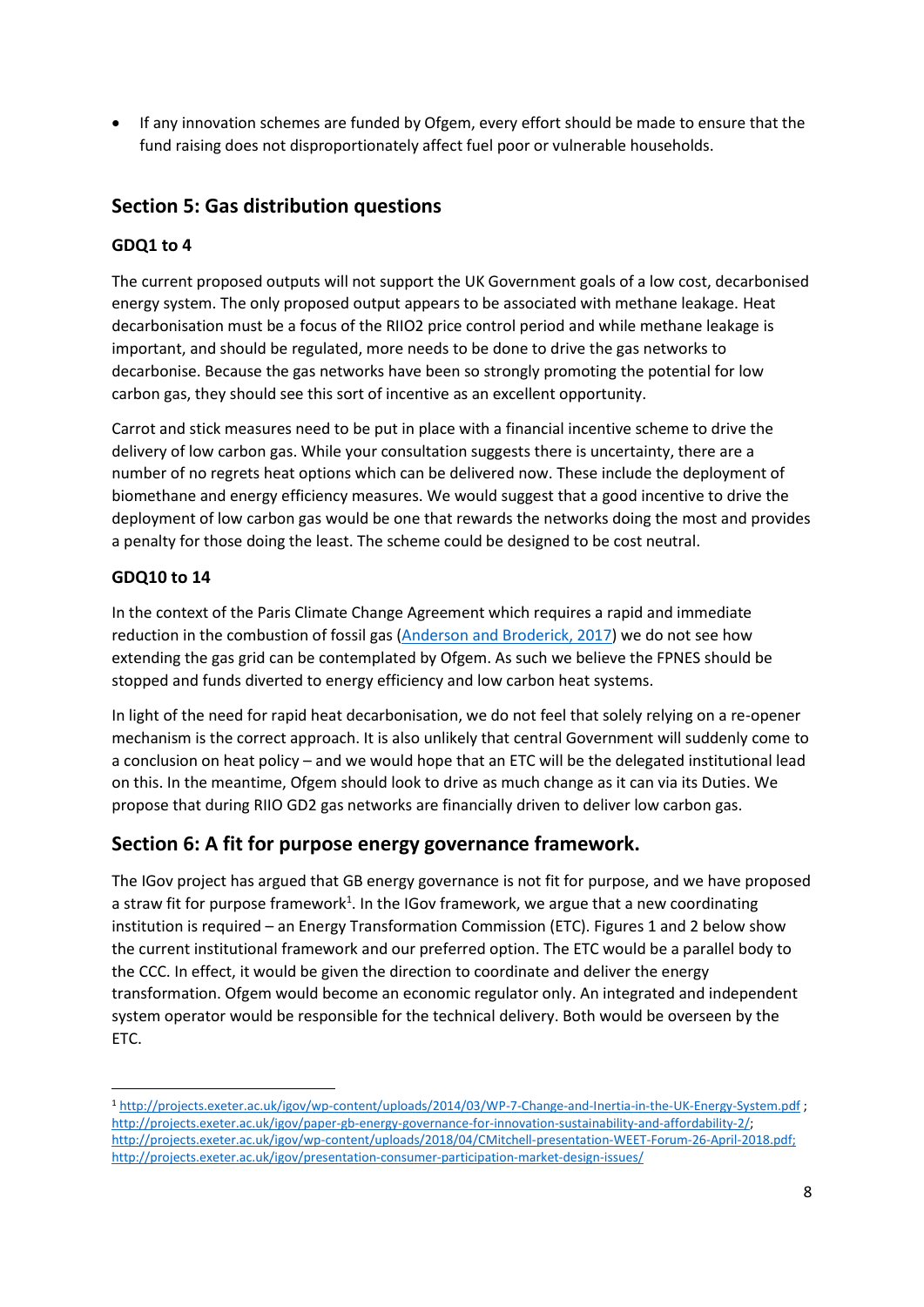This RIIO2 document reflects all the reasons why we think that an ETC is required. RIIO2 is on its own path separate from the wider Government policy and is completely misaligned with the science of climate change.



#### **Figure 1**

Figure 1 demonstrates the difficulties with current institutional arrangements. In particular, the chart illustrates that:

- Whilst carbon targets are economy-wide, no government departments except BEIS have a specific responsibility for carbon reduction or requirement to respond to advice from the Committee on Climate Change; neither does Ofgem have a direct relationship or responsibility in this area.
- Energy and climate governance is a process of transformation over time, yet there is no clarity over which institutions should oversee this process. Government can and should set direction, but there is a need for further co-ordiination and engagement.
- There is no clear means to ensure co-ordination between institutions, to achieve vital energy system goals such as rollout of electric vehicles; social goals; demand reduction or system integration.
- Most regulation of private sector actors in the energy sector falls to Ofgem, yet Ofgem's duties do not incorporate wider energy or climate goals.
- There is no strategic oversight of the electricity and gas transmission and distribution systems.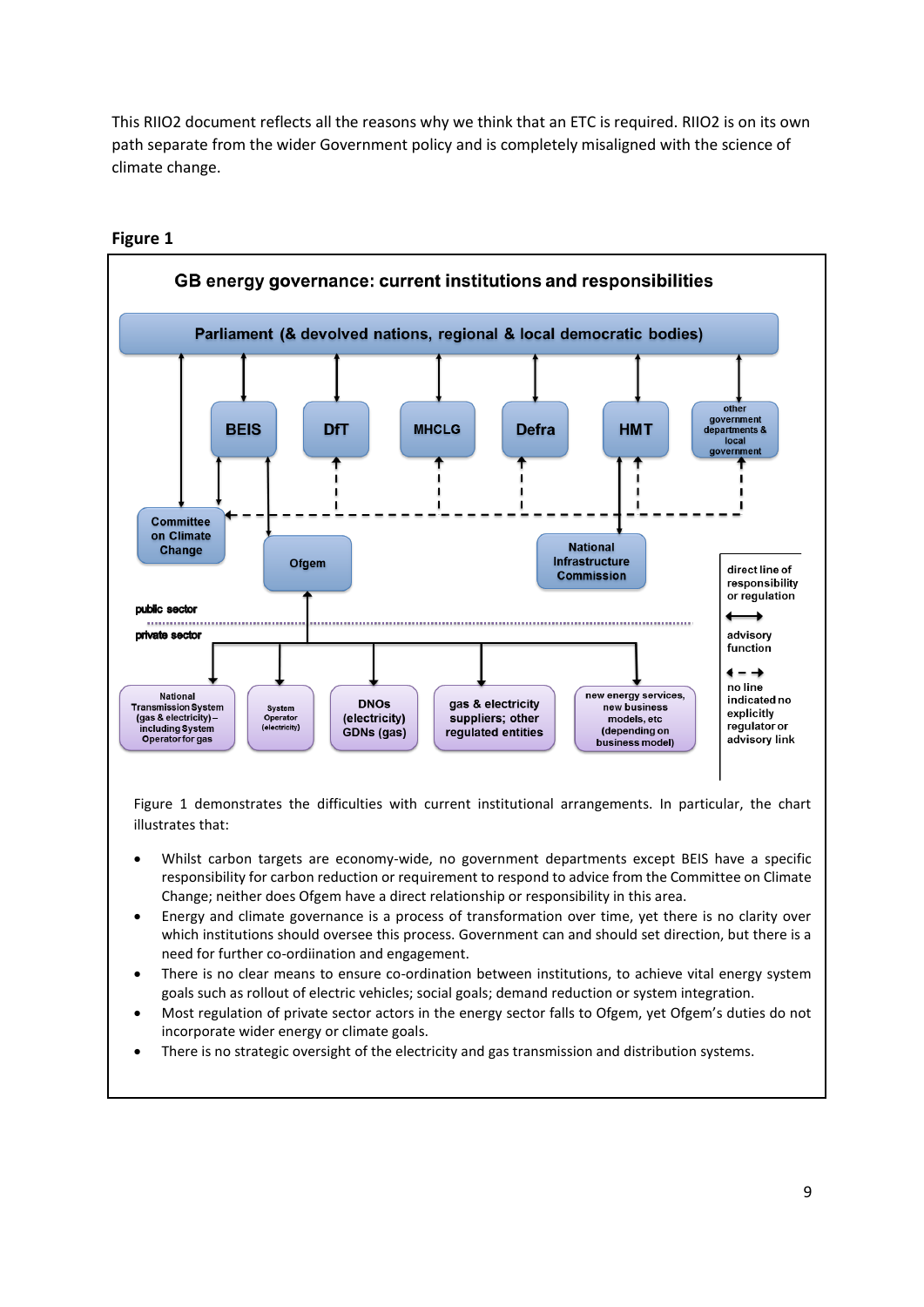



Figure 2 illustrates IGov's proposed new institutional structure. The proposal is to add an additional institution, the Energy Transformation Commission, and adjust the remits of several other organisations, to overcome the difficulties of the current arrangements as follows:

- A new institution, the Energy Transformation Commission (ETC), is proposed, to implement the transformation process set by government, through a process of brokering, co-ordination, consensusbuilding and engagement. The ETC takes advice from the Committee on Climate Change and the National Infrastructure Commission, and works with all government departments.
- The ETC also has a 'deep dive' function, to co-ordinate action on critical energy system issues, such as the rollout of electric vehicles, the future of the gas grid, or particular social goals, as requested by government.
- Ofgem's remit is amended, to focus on economic regulation compatible with the transformation process set by government and the ETC.
- The current, separate System Operators for gas and electricity move into the public sector, and coordinate energy systems in an integrated way, taking a lead from the ETC.
- DNOs become Distribution Service Providers, co-ordinators of local energy systems, market facilitators and balancers.